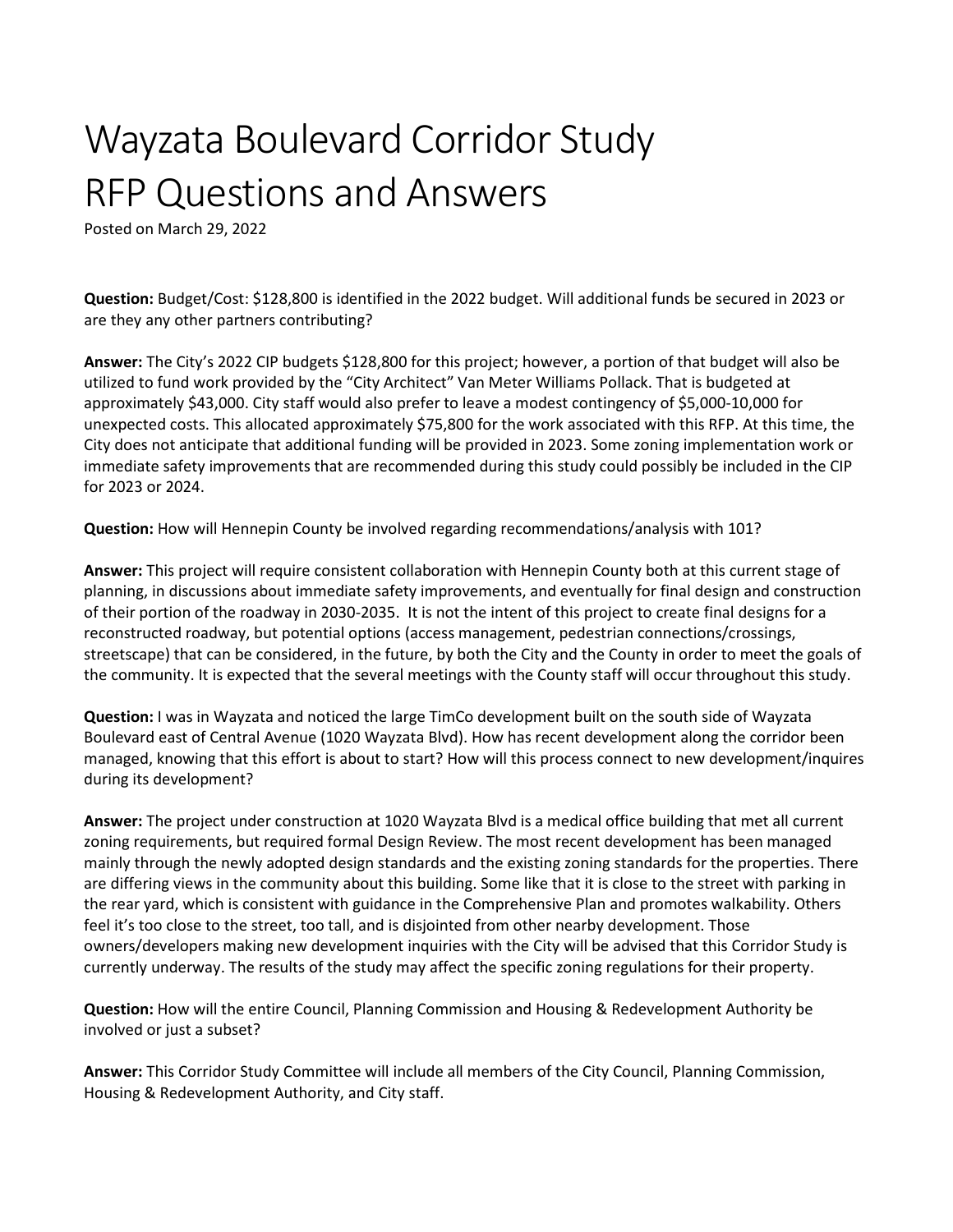**Question:** Initially we had determined a PM that is a transportation planner to lead the effort. With the language about land use in there, I am wondering about whether or not you think it would be more appropriate for a land use planner to PM. This question is mainly driven by the language in the RFP regarding a Small Area Plan ("Create a Small Area Plan that studies the existing developments, identifies properties likely to redevelop, and creates a cohesive land use and development plan for the area guided in the 2040 Land Use Plan for Mixed-Use Commercial/Residential"). Is this still a secondary effort to support the main goals of the project related to improving safety and design of the corridor?

**Answer:** Both topics are important to this study and so the decision can be left to each proposer. The land use planner really needs to speak the language of transportation and understand importance. Once the planned land use and density is confirmed, then transportation, safety, connections will lead the remaining of the process. The transportation needs are driven by the land use intensity of the corridor, but that doesn't make it secondary. If a land use planner leads the process, this professional should strongly understand transportation, especially multijurisdictional corridors.

**Question:** Do you have a budget for the project, and if so what is it?

**Answer:** This is addressed in the answer on page one of this document.

**Question:** We will be providing graphics addressing, perhaps, new design standards relating to changes in building massing, building height and potentially land use. Will our team be required to provide final product graphics that would fit into your adopted design guidelines or will the city's architecture firm take our renderings and bring them into consistency with design guidelines document. In other words, we are trying to understand the level of detail needed for the renderings provided as part of our project versus what the City would like for their final design guidelines document.

**Answer:** It is anticipated that the "City Architect" will review the documents to provide comments on how consistency in the design guidelines can be achieved. It would then be the selected consultant's responsibility to make necessary updates. The level of detail needed in renderings has not yet been discussed by staff, so staff looks to each proposer's guidance on what level of detail is recommended for maximum effectiveness.

**Question:** Is there a budget fee range for the scope of services described under item k. page 6?

**Answer:** This is addressed in the answer on page one of this document.

**Question:** It is understood that COVID policies need to be constantly reviewed and amended to reflect the latest data and guidance from the CDC and the Minnesota Department of Health. However, in many cases, local governments are given a certain amount of leeway when determining policies. Therefore, does the City of Wayzata have a specific definition for what is "COVID-friendly" in terms of public engagement as noted under k.v. on page 7?

**Answer:** Since the statewide state of emergency was lifted in summer 2021, the City has been conducting inperson meetings at City Hall. A few ad-hoc committees and task forces have been meeting virtual; however, the Corridor Study Committee will need to meet entirely in-person to comply with the Minnesota Open Meeting Law. Any open houses should be planned in-person unless a statewide state of emergency is enacted again. The City has required the use of masks in the past, but currently does not based on the current COVID case rate. The City supports to use of online engagement tools like surveys, but expects that the primary format for community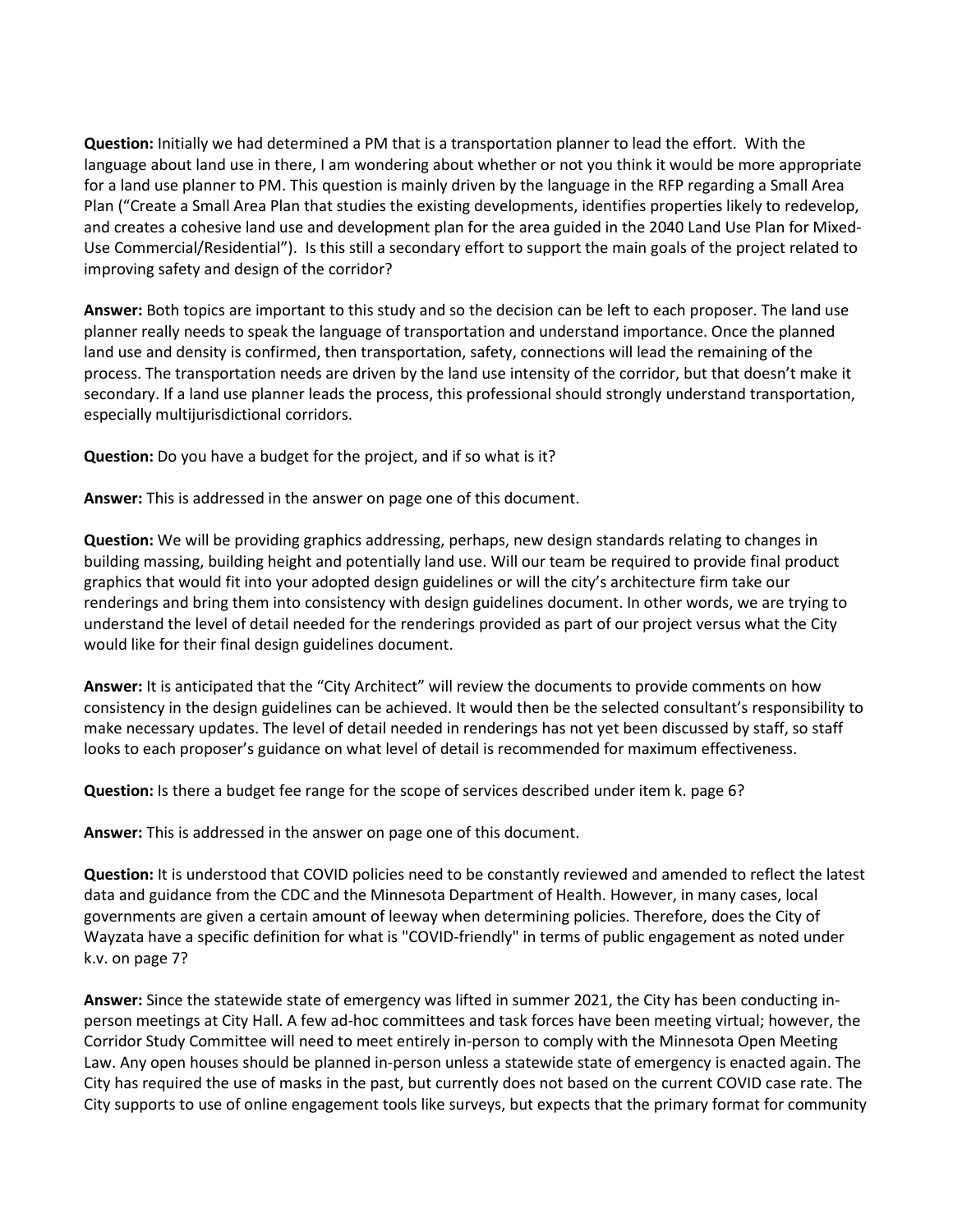engagement includes in-person meetings. Some staff meetings could be virtual for convenience now and for safety if the case rate rises again.

**Question:** Re:p2; the Objective of the RFP is to prepare a ..."a cohesive long-term plan for the future"...and refers to a ..."reconsideration of the physical configuration and potential for future improvement (p3 e. Collaborative Study). So beyond demolishing everything and starting over, how has the city staff and leaders discussed this approach? The Comp Plan identifies most (if not all) of the commercial properties in the corridor (mostly east of Central) as areas for redevelopment...is this a realistic goal of the comp plan and why?

**Answer:** It is realistic that Wayzata Boulevard will experience the redevelopment highlighted in the Comprehensive Plan by 2040. The demand for urban-style living within a small lakeside town is strong. Real estate investment continues to occur at a fast pace in Wayzata. The majority of Lake Street is now redeveloped. The single family neighborhoods are stable and the priority is to preserve them, same for the big woods, and the bigger public and private institutions (Wayzata Middle School West, Churches, etc.). This leaves the community with just commercial properties that could be ripe for redevelopment because:

- Blighted buildings
- Lack of investment in some properties along the corridor
- Not pedestrian oriented
- Challenged access
- Not the right use
- Strong demand for multi-family housing in the market
- Strong commercial base to continue attracting businesses

This is where the zoning portion of this work becomes really important. Each of these commercial properties has an outsized impact on the corridor. A good zoning district will guide each property so that as they develop oneby-one, and not within our control, they continue to function within the existing corridor while also fitting in with what the corridor will look like in 10, 20, 30 years. We're asking these redevelopments to do a lot, the study will help tell us what *exactly* we need them to do.

**Question:** Under item C.a. on page 8, can you restate more clearly what the make-up of the Corridor Study Committee will be?

**Answer:** This is addressed in the answer on page one of this document.

**Question:** Re: p. 8: C. Corridor Study Committee - This group is mentioned as meeting several times during the process; so would that be a full meeting of all the bodies/boards listed? Would these meetings then also be advertised as official meetings of the City Council? So how many meetings for this group and then how many meetings are expected with the Core Project Team?

**Answer:** This is partially addressed in the answer on page one of this document. Proposers should recommend how many times the Corridor Study Committee should meet and why those milestones are important checkpoints with the Committee. They would not be advertised as official meetings of the City Council, but would be noticed as public meetings of the Corridor Study Committee. The City will be asking that two Council Members be appointed as the Committee Co-Chairs. It is very likely that the Co-Chairs will be invited to attend some Core Project Team meetings. Core Project Team meetings will likely occur on a bi-weekly basis for 30 minutes, but City staff is open to what proposers think is the correct cadence for regular check-in meetings. There could be points in the project schedule where weekly Core Project Team meetings are most appropriate.